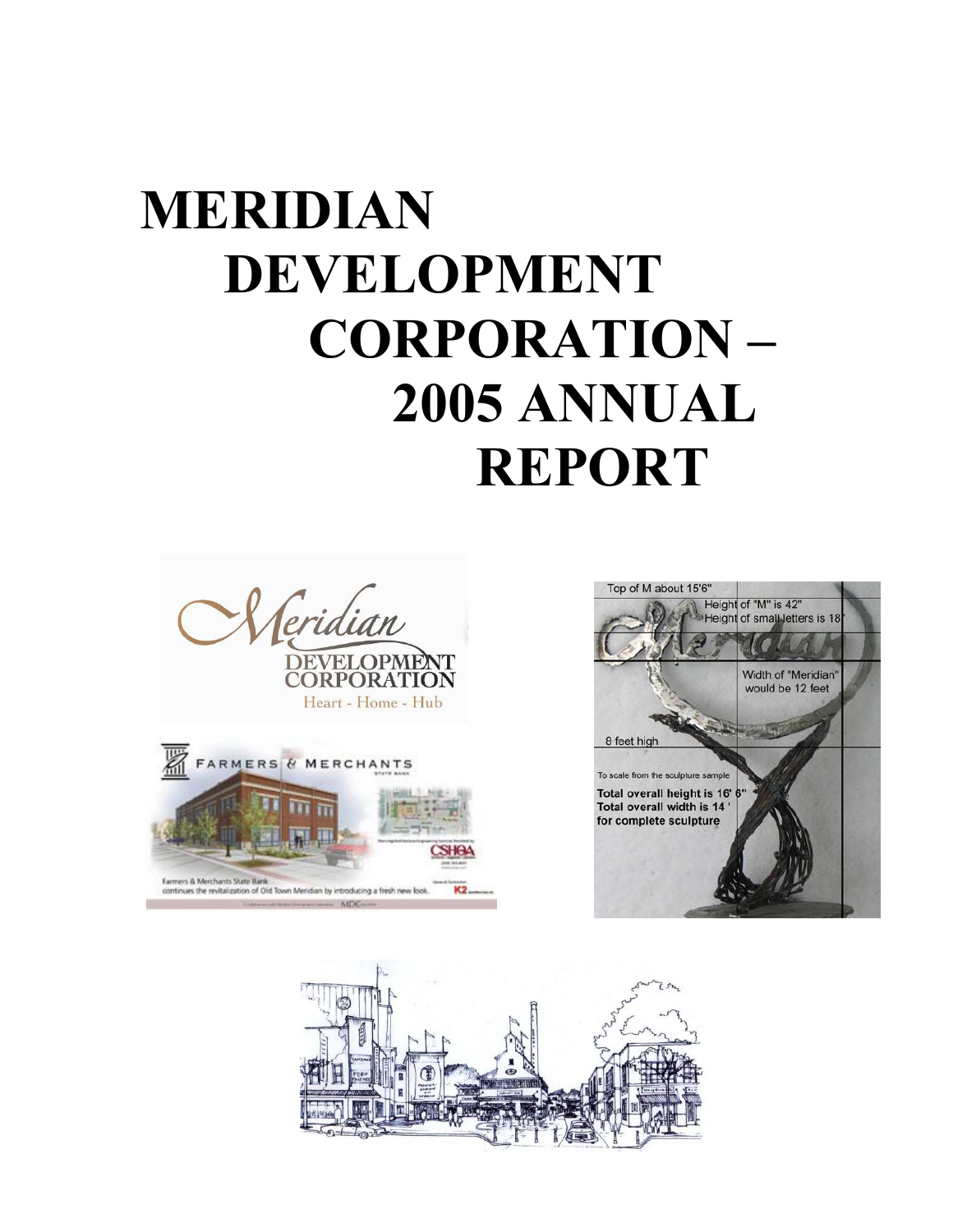## **Annual Report – 2005 Meridian Development Corporation (MDC) City of Meridian Urban Renewal Agency**

**Legal Requirements:** An urban renewal agency is required under Idaho Urban Renewal Law to file with the local governing body, on or before March 31 of each year, a report of its activities for the preceding calendar year. The report is to include a complete financial statement, setting forth its revenues and expenses at the end of the calendar year. The fiscal year for the urban renewal agency, the City of Meridian and most other political subdivisions in the State of Idaho runs from October 1 through September 30. Consequently, the attached financial statement is the audit for the fiscal year ending September 30, 2005. . An excerpt from the audit is attached to this Report. Additionally, the FY 2005 year end financial statement is attached to this Report.

**Official Activities:** The MDC Board of Commissioners consisted of the same seven members throughout 2005: Ron Anderson; Keith Bird; Jonathan Cecil; Clarence Jones; Charlie Rountree; Linda Rupe; and Craig Slocum. Officers at the beginning of the year were Craig Slocum, Chair; Clarence Jones, Vice-Chair; Jonathan Cecil, Secretary; and Stacy Kilchenmann, Treasurer. All four were re-elected in February and served throughout 2005. Legal counsel was Ryan Armbruster of Elam & Burke; agency administrator was Clair Bowman of Avalon Ventures Consulting; and staff liaison to the City of Meridian was Josh Wilson, who attended his first meeting on January 19, 2005. A hearing on the FY2006 budget was held on August 24, 2005 with the budget adopted the same day as Resolution #05-019.

**Items Carried Forward From 2004:** An on-going effort to establish an MDC logo was concluded at the March 9, 2005 Board meeting with formal adoption of the logo shown below.

eridian **DEVELOPMENT CORPORATION** Heart - Home - Hub

.

An MDC Brochure was completed in April; in December it was included in a mass mailing to all property owners and business owners in the Urban Renewal Area. The Downtown Meridian Transportation Management Plan was also concluded during 2005 with the Board's formal adoption of the final report and its "split corridor" recommendation at the April 13, 2005 Board meeting.

The most significant carry-over projects continued throughout most of the calendar year and appeared in one form or another nearly every month on Board agendas. They were the "big projects" – the twenty contiguous acres of land lying north of the railroad tracks

Meridian Development Corporation – 2005 Annual Report Page 2 of 2 March 8, 2006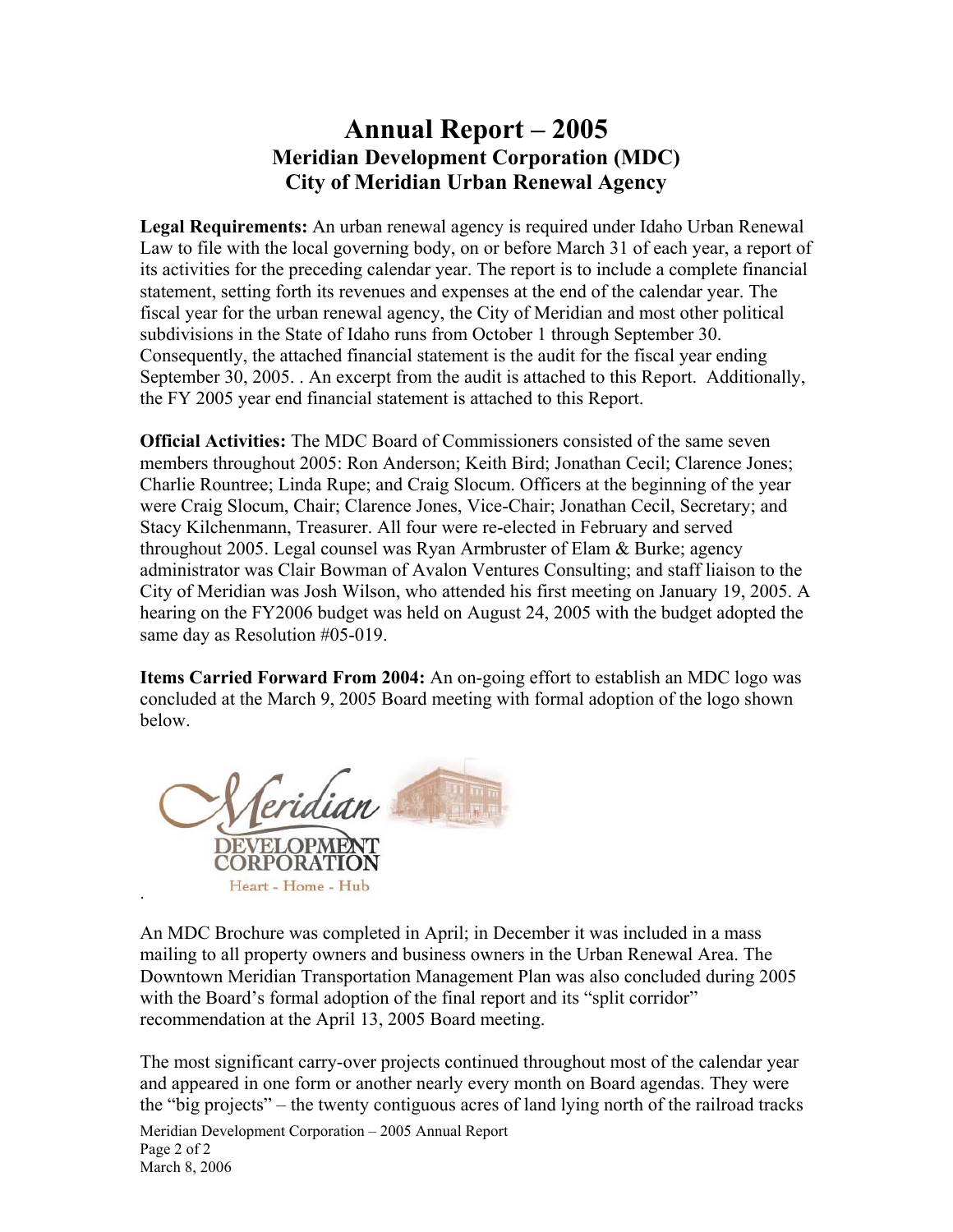between Main Street and approximately E.  $7<sup>th</sup>$  Street – often, mistakenly, referred to as "the UP property" – and a second property located at the southeast corner of Broadway and Meridian Road – the "creamery property." In regards to the twenty acres, MDC spent nearly the entire year pursuing (jointly with the City of Meridian) direct transfer of title to MDC via Congressional action. It was only late in the year that it became clear this would not happen, at which point MDC staff arranged for First American Title Company to prepare a title commitment report for the property. The final title report concluded that the title was significantly more complex than anyone had previously imagined, prompting a complete reassessment of how best to assist in the redevelopment of that property into a significant asset and a feature project of a renewed Downtown. The Creamery property stood out, at the beginning of the year, as another relatively large, single-owner parcel whose condition exemplified the blight in Downtown. A Level 2 environmental assessment was concluded at the City's initiative in May, at about the same time as RSCI, Inc. optioned the property. MDC staff provided substantial support in working through efforts to eliminate obstacles to its redevelopment.

All this, of course, needed to be done while not losing sight of what already exists in Downtown: many small businesses and retail shops that need support as much as the large projects. On multiple occasions, Board meetings considered how best to address this challenge. Ultimately, one option was pursued: establishing a Downtown Meridian site at which Boise State University's Small Business Development Center (SBDC) would conduct a satellite training center. At year's end, this project was nearly ready to get underway, utilizing space in the newly-christened City Hall Annex (the former branch office of Farmers and Merchants State Bank).

**New initiatives:** Calendar year 2005 offered opportunities for many new activities to be considered – some being longer-term projects accepted by the Board, action commenced, and a few fully completed during the year; others being one-time actions complete in and of themselves within the year.

The following list identifies the former, longer-term projects addressed during 2005:

- *Gateway Monument*. The Board endorsed a Gateway Committee at its January 19, 2005 meeting. The Committee report was accepted by the Board on April 13; monument sketch plans were accepted on June 8; dollars were placed in the FY2006 budget for construction with the acceptance of the budget on August 24; a contract with Walter Lindgren, Johnson Architects, was established on October 12 to oversee development of final plans and to monitor construction. At year's end, artwork and foundation construction appeared on course for completion in late spring or early summer. The committee had already begun work on future phases of community identification.
- *Community Center Committee.* MDC provided active support to a Community Center Committee throughout the year. Formed originally as follow-on from the unsuccessful Kroc Center proposal, a charter, goals and membership were formally adopted by the MDC Board on September 14, 2005. Essentially, the goal of the Committee was to conceptualize and stimulate the development of a Downtown Community Center. Periodic meetings continued throughout the rest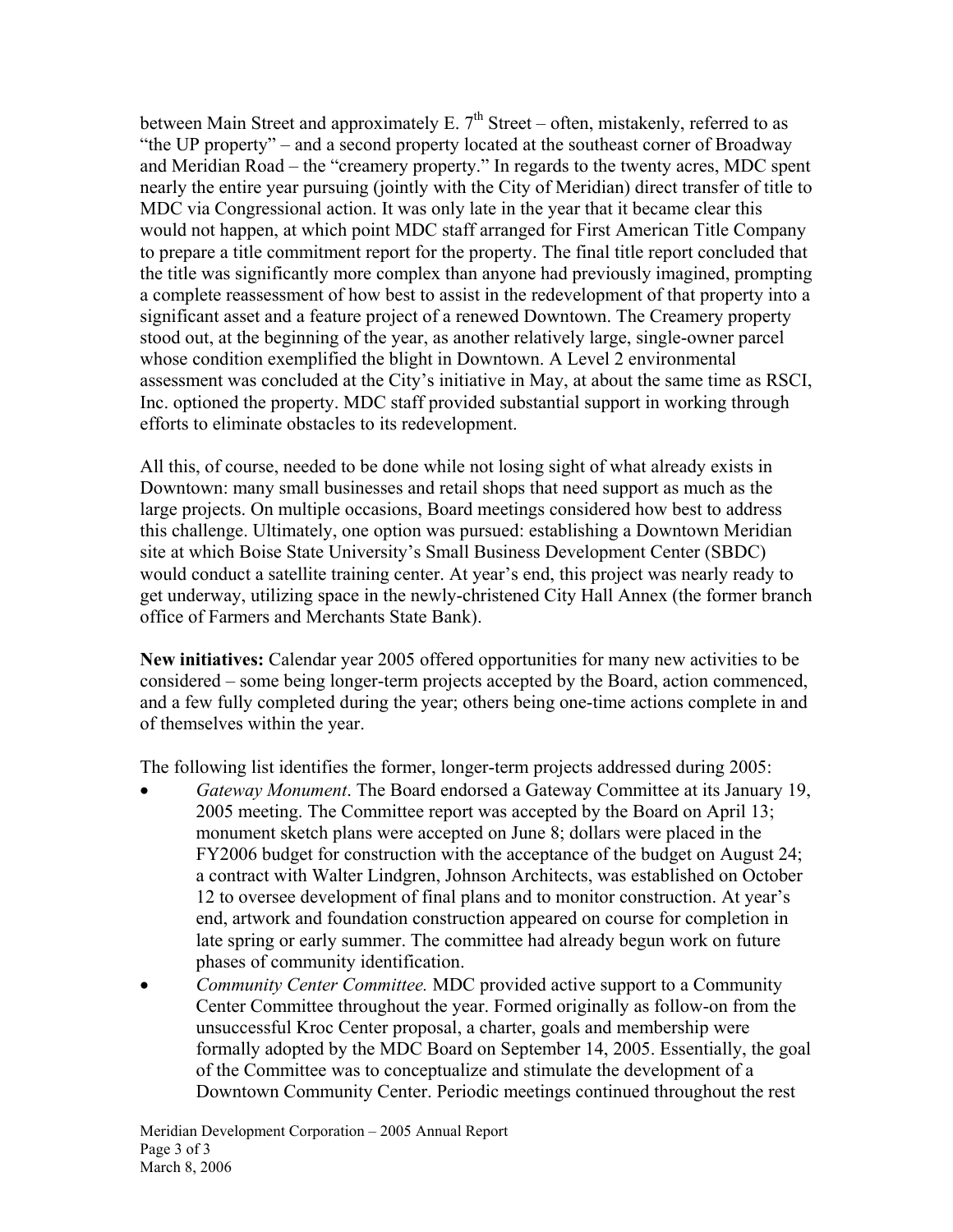of 2005 with the anticipation that 2006 would see this project blossom into a joint City/Community/MDC effort.

- *New Heritage Theater Company.* MDC provided significant staff support during 2005 to assist the New Heritage Theater Company (NHTC) in relocating its performing venues and office space from Boise to Meridian. The effort began in earnest in early summer and concluded successfully before year's end with agreements by which NHTC is able to use facilities of Mountain View High School and Meridian Middle School for performing venues and to use office space provided by the Yanke family for office space.
- *Parking Forecast Model.* Tom Hudson prepared, as a part of the Downtown Meridian Transportation Management Plan, a parking forecast model for which MDC staff provided all the data. The completed model is a powerful tool to assist both the Board and developers in understanding parking demands created by large single projects or the combination of several small ones. Tom reviewed the model with the MDC Board and Meridian City Council in August.
- *Downtown Streetscape Standards Package.* The Farmers and Merchants State Bank building at Broadway and Meridian Road utilized a wonderful streetscape, ultimately adopted by the MDC Board as a standard for future development in Downtown. Formalizing that package in an easy-to-use format and then adding elements not utilized around the bank building (such as trash receptacles, benches and bicycle stands) have been on-going goals, not yet realized at year's end.
- *Master Plan RFP.* Preparing and disseminating the Master Plan RFP remained an uncompleted project until September when the Board formally directed staff to prepare the RFP, formed a selection committee to interview respondents and requested that the committee rank these respondents for the Board. The committee's ranking was accepted by the Board on December 14. Signing of a contract was expected early in 2006.
- *Financial Participation in Broadway/Main Project.* A developer requested financial participation by MDC in a project on the southwest corner of Main Street and Broadway in March. Several Board members and MDC staffThe project was revised later in the summer resulting in a second meeting of the developer with MDC's OPA committee. Later in the year, yet a third iteration of the project occurred, resulting in a delay into early 2006 for any formal agreement on MDC's financial contribution to the project.

The following list identifies the latter, one-time actions complete in and of themselves.

- *Surveyor.* The Board approved Civil Survey Consultants in May as the official, on-call land surveyor for MDC after reviewing Statements of Qualifications that had been requested from seven Meridian surveying firms.
- *Avalon Ventures Consulting Office.* The contract between MDC and Avalon Ventures Consulting (AVC) anticipated that AVC would have a store-front office somewhere in the core of Downtown. This office opened in October inside the newly-christened City Hall Annex (the former branch office of the Farmers and Merchants State Bank).
- *Level I Area Assessment*. MDC supported the City's application through DEQ for a Level 1 Area Environmental Assessment of the Urban Renewal Area financially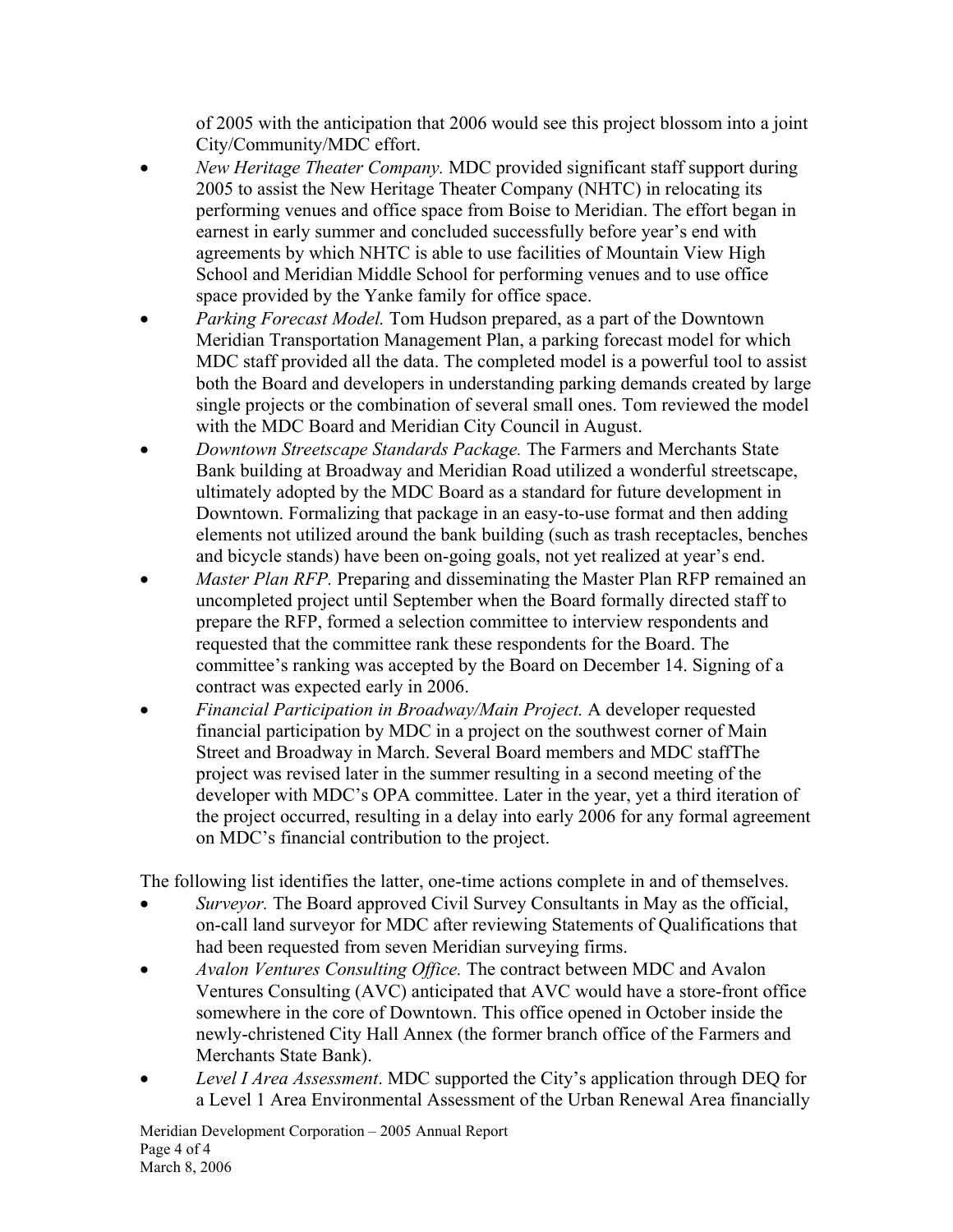and by mailing a support letter and MDC brochure to all property owners and business owners in the Urban Renewal Area in early December.

- *Administrator contract.* The MDC Board renewed its agreement with AVC for Clair Bowman to serve as MDC's Administrator through 9/30/2006.
- *Land acquisition.* The FY2006 budget adopted on August 30 included, for the first time, funds to begin acquiring land.
- *Valley Regional Transit.* The Board voted in November to join Valley Regional Transit as a Board member agency. The request was to be acted upon by the VRT Board in January, 2006.
- *Inter-Agency Cooperation.* MDC's Administrator and the Meridian P&Z Director worked out a way for the Administrator to be included in all pre-application meetings for projects within the Urban Renewal Area. Similarly, the Administrator and the Meridian Economic Development Coordinator initiated more systematic and regular coordination meetings.

**Other Notable Events:** A variety of one-time events occurred that are worth noting in this report:

- Dillon Smith, a graduate student in the University of Idaho's Boise-based architecture program, presented his student Community Center Project to the Board and City Council in May. His ideas stimulated a great deal of discussion and provided some conceptual ideas for a community center.
- The MDC Board held a full-Board workshop on August 24, 2005.
- A Unified Development Code was adopted by the City Council in August for implementation in September. This change, strongly supported by MDC, made it significantly easier for some projects and uses in Downtown to be approved than under prior development ordinances.
- MDC included \$20,000 in its FY2006 Budget to support the City Parks Department's tree replacement program in Downtown.
- MDC engaged Eide Bailly as MDC's auditor.
- The Board authorized a first purchase of MDC office furniture and computers.
- A process was concluded with the Ada County Assessor through which MDC will be able to secure a current database of names and addresses of all property and business owners in the Urban Renewal Area at the beginning of each calendar year. The first database was created in the summer and used for mail-outs as noted above.
- MDC served as a Beta test site throughout the fall and winter for Ada County's remote access to property data directly from the Ada County Assessor's Property Master. The software was converted to a finished product late in December.

Respectfully submitted,

Clair Bowman, Administrator Meridian Development Corporation March 8, 2006

Meridian Development Corporation – 2005 Annual Report Page 5 of 5 March 8, 2006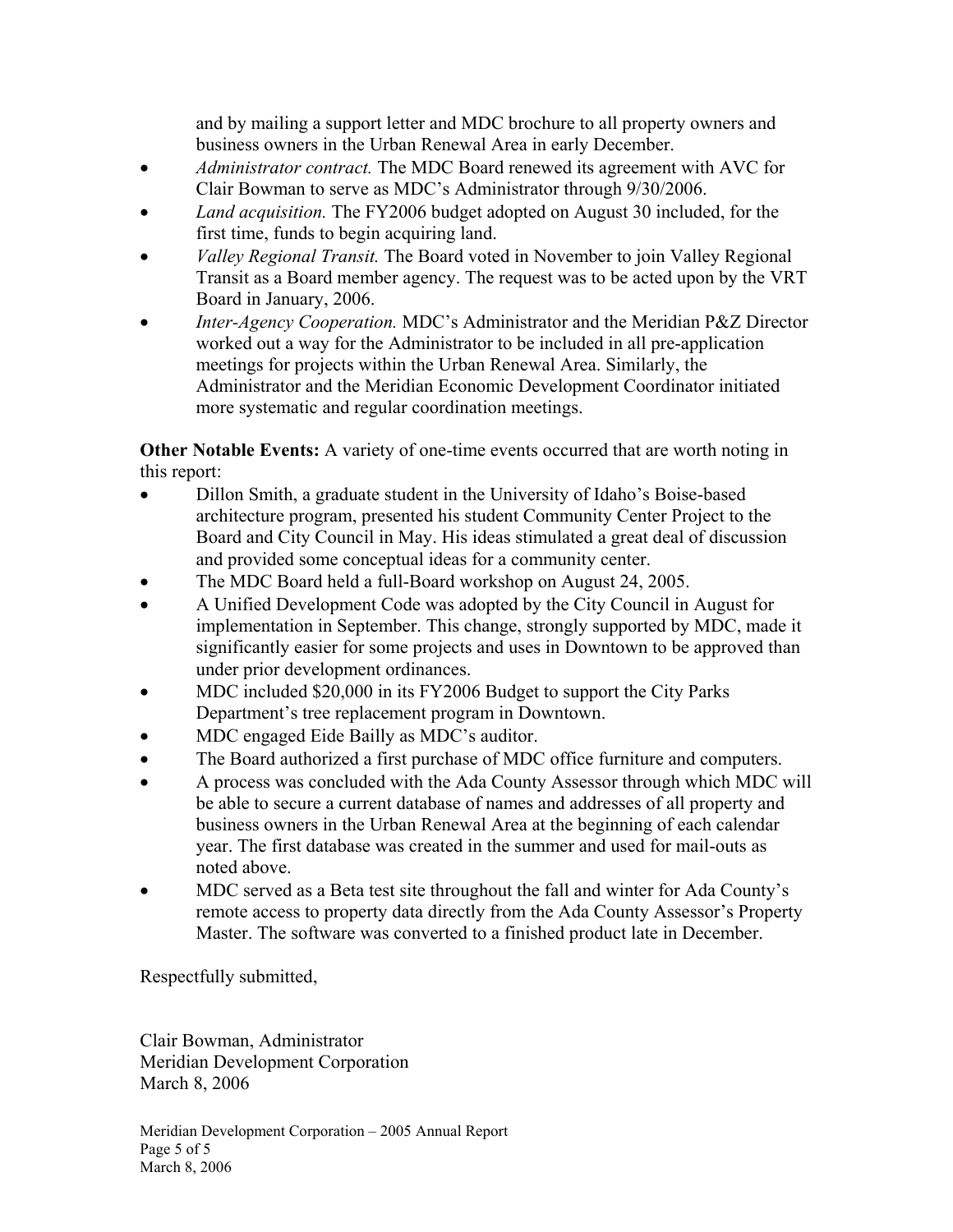## **APPENDIX A EXCERPT FROM THE INDEPENDENT AUDITORS' REPORT FOR THE MERIDIAN DEVELOPMENT CORPORATION**

The following pages represent pages 8, 9 and 14 from the FY2005 independent auditors' report for the Meridian Development Corporation as approved by the Board of Commissioners on February 8, 2006. Copies of the complete audit report are on file in the Meridian City Clerk's office, 33 E. Idaho, Meridian, Idaho.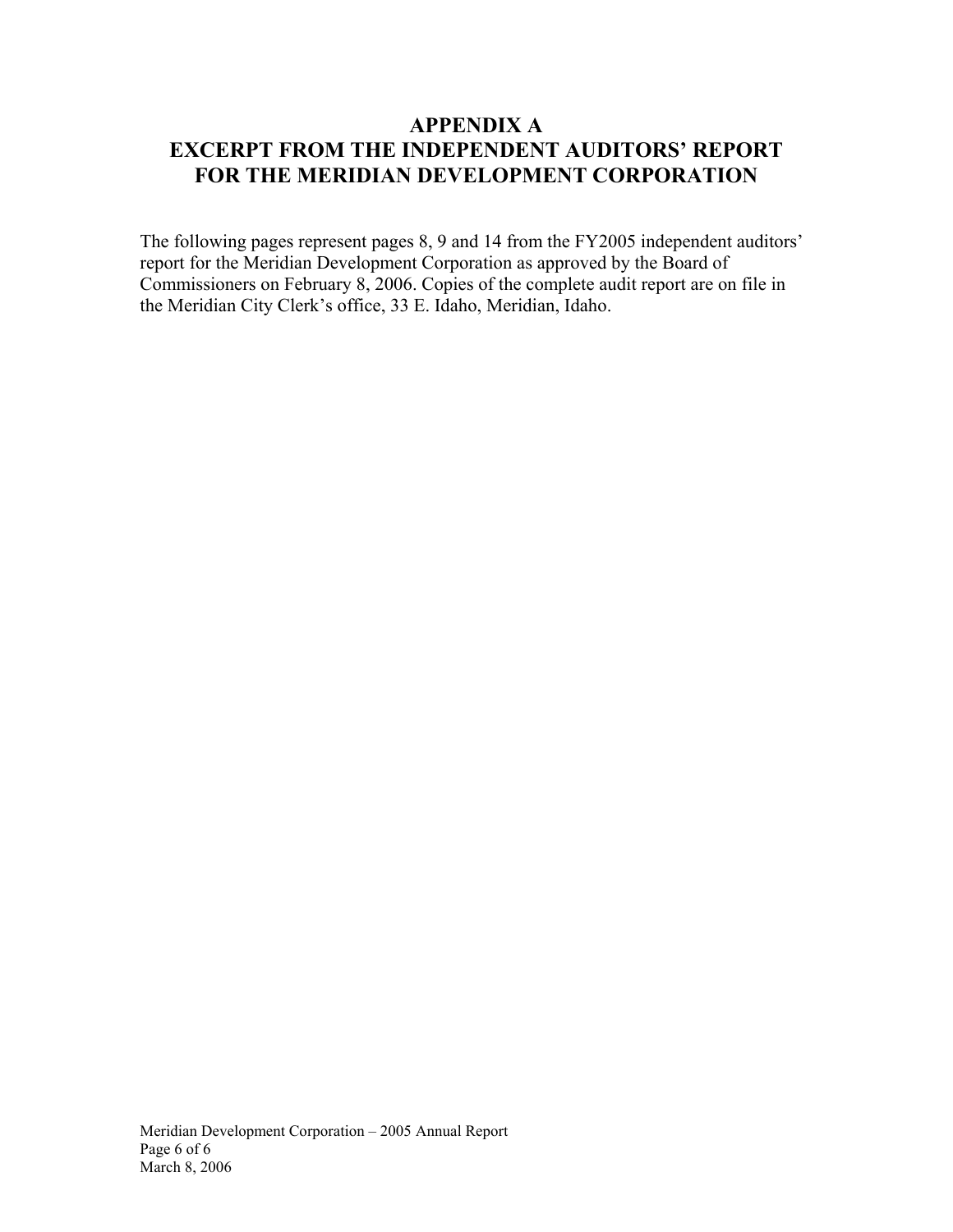194,076<br>404,149 11,934<br>404,149 598,225 416,083 182, 142 598,225 Statement of<br>Net Assets  $\omega$  $\theta$  $\boldsymbol{\theta}$  $\boldsymbol{\theta}$ MERIDIAN DEVELOPMENT CORPORATION<br>COMPONENT UNIT OF THE CITY OF MERIDIAN<br>SEPTEMBER 30, 2005<br>SEPTEMBER 30, 2005  $(182, 142)$ 182, 142 Adjustments<br>Note 2  $\hat{\mathbf{L}}$ î. -î  $\Theta$  $\mathcal{A}$  $\pmb{\varphi}$  $\boldsymbol{\theta}$ 194,076<br>404,149 11,934<br>404,149 598,225 416,083 182,142 598,225 General<br>Fund  $\omega$  $\infty$  $\Theta$  $\mathcal{L}$ FUND BALANCE/NET ASSETS<br>Fund balances<br>Umeserved **LIABILITIES**<br>Accounts payable<br>Deferred property tax revenue CURRENT ASSETS<br>Cash and cash equivalents<br>Property tax receivable TOTAL LIABILITIES<br>AND FUND BALANCES Total assets **Total liabilities** Net assets<br>Unrestricted ASSETS

 $\infty$ 

See Notes to Financial Statements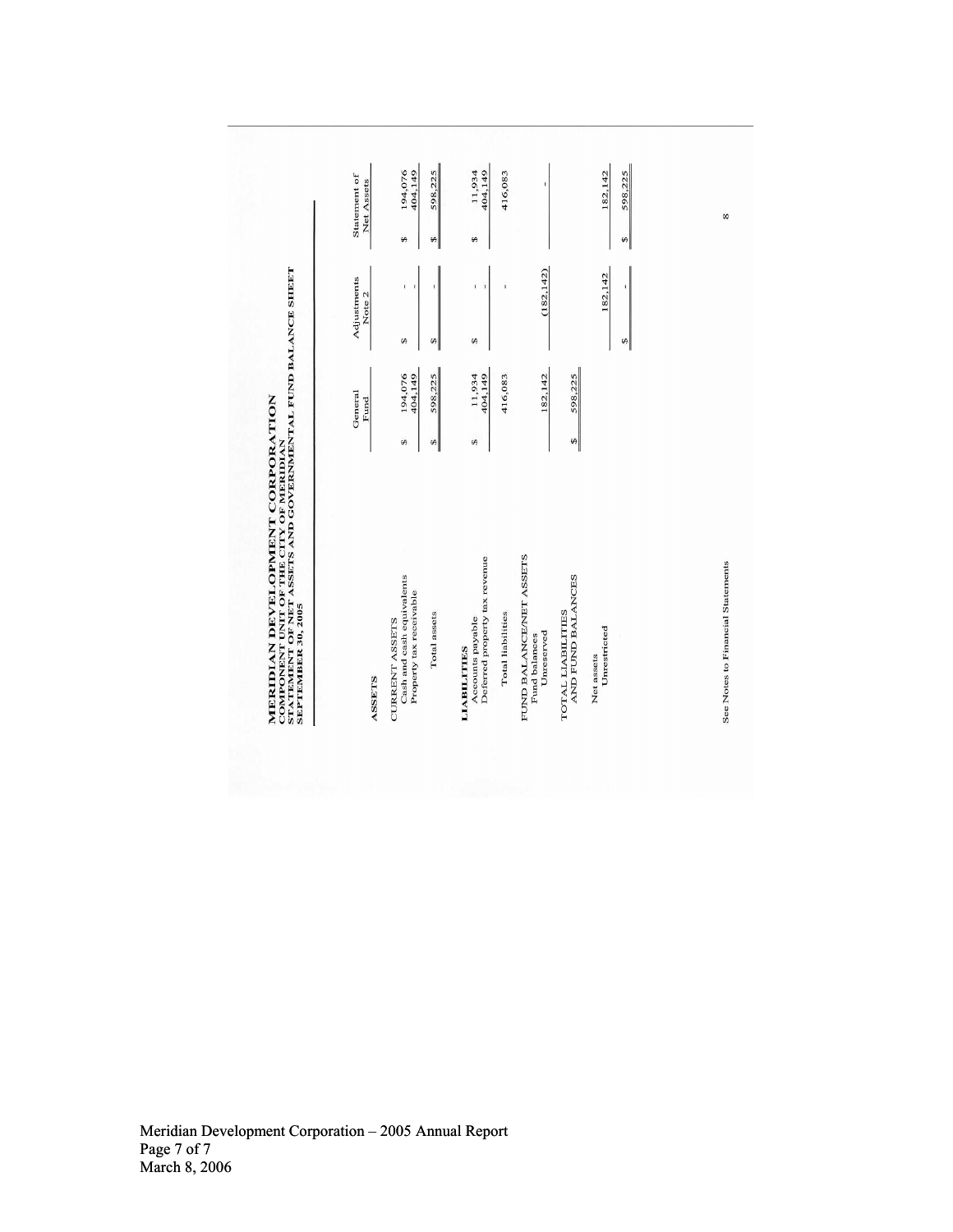| EXPENDITURES                                                   | General          |                       |                            |
|----------------------------------------------------------------|------------------|-----------------------|----------------------------|
|                                                                | Fund             | Adjustments<br>Note 3 | Statement of<br>Net Assets |
|                                                                |                  |                       |                            |
| Office and operating expense                                   | 64<br>$\Theta$   | ı<br>$\theta$         | 64<br>₩                    |
| Professional services, surveys, studies<br>Electronics expense | 89,369<br>312    | J.<br>٠               | 89,369<br>312              |
| Audit and accounting serivces                                  | 700              |                       | 700                        |
| Contract legal services                                        | 15,110           |                       | 15,110                     |
| Telephone expense                                              | 588              |                       | 588                        |
| Postage and mailings                                           | 16               |                       | 16                         |
| Meeting expense                                                | 66               | $\mathbf{I}$          | 66                         |
| Legal notices and publications                                 | 426              |                       | 426                        |
| Public education and marketing                                 | 2,166<br>1,883   | ŧ                     | 2,166                      |
| ICRMP insurance premiums and claims<br>Miscellaneous           | 215              |                       | 1,883<br>215               |
|                                                                |                  |                       |                            |
| Total expenditures                                             | 110,915          |                       | 110,915                    |
| GENERAL REVENUES                                               |                  |                       |                            |
| Taxes                                                          | 218,161          | ï                     | 218,161                    |
| Total general revenues<br>Interest                             | 3.780<br>221,941 |                       | 3,780<br>221,941           |
|                                                                |                  |                       |                            |
| EXCESS OF REVENUES<br><b>OVER EXPENDITURES</b>                 | 111,026          | (111, 026)            |                            |
| CHANGE IN NET ASSETS                                           |                  | 111,026               | 111,026                    |
| FUND BALANCE/NET ASSETS.<br><b>BEGINNING OF YEAR</b>           | 71,116           |                       | 71,116                     |
|                                                                |                  |                       |                            |
| END OF YEAR                                                    | 182,142<br>sĄ    | J.<br>S               | 182,142<br>s               |